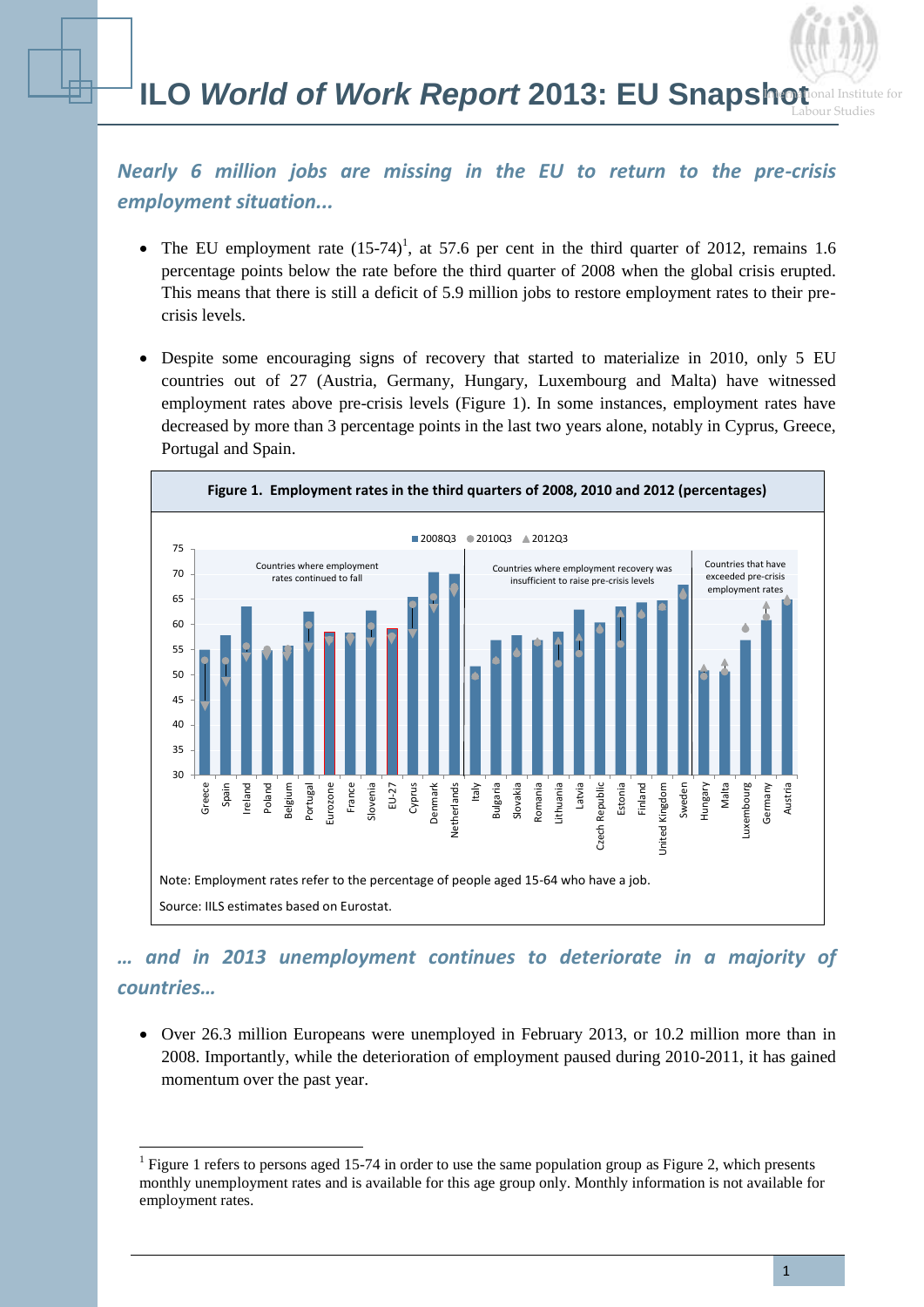- As of February 2013, the EU unemployment rate stood at 10.9 per cent (Figure 2). This means that it remains 4.1 percentage points above the pre-crisis rate (February 2008). The unemployment rate in the Eurozone increased even faster, reaching a historical high of 12 per cent in February 2013.
- Given the limited number of jobs created in the present context, jobseekers find it increasingly difficult to obtain employment. As a result, long-term unemployment (jobseekers without work for more than one year) is on the rise. As of the third quarter of 2012, there were 11 million longterm unemployed in the EU. This is 1.3 million more than the year before and 5.2 million more than in 2008. In most EU countries, more than 40 per cent of the unemployed are without work for more than one year. Since 2008, Estonia, Ireland, Lithuania and Spain recorded the largest increases in long-term unemployment.
- As a result, many jobseekers have become discouraged and have stopped looking for work. In EU countries with available information, the number of discouraged workers – those who are "inactive" but would like to work – rose by 29 per cent, on average, between 2008 and 2011.



## *…with youth and low-skilled workers being worse hit.*

- Youth unemployment has reached alarming levels. As of February 2013, the youth unemployment rate in the EU stood at 23.5 per cent – with rates as high as 58.4 and 55.7 per cent in Greece and Spain, respectively. Only in Germany has youth unemployment declined since 2008 (Figure 3). Worryingly, almost 30 per cent of youth in the EU were at risk of poverty or social exclusion in 2011.
- Low-skilled workers too are disproportionately affected by unemployment. The unemployment rate among workers with primary or low-secondary education is three times as high as in the case of workers with tertiary education. Employment among workers with tertiary education grew by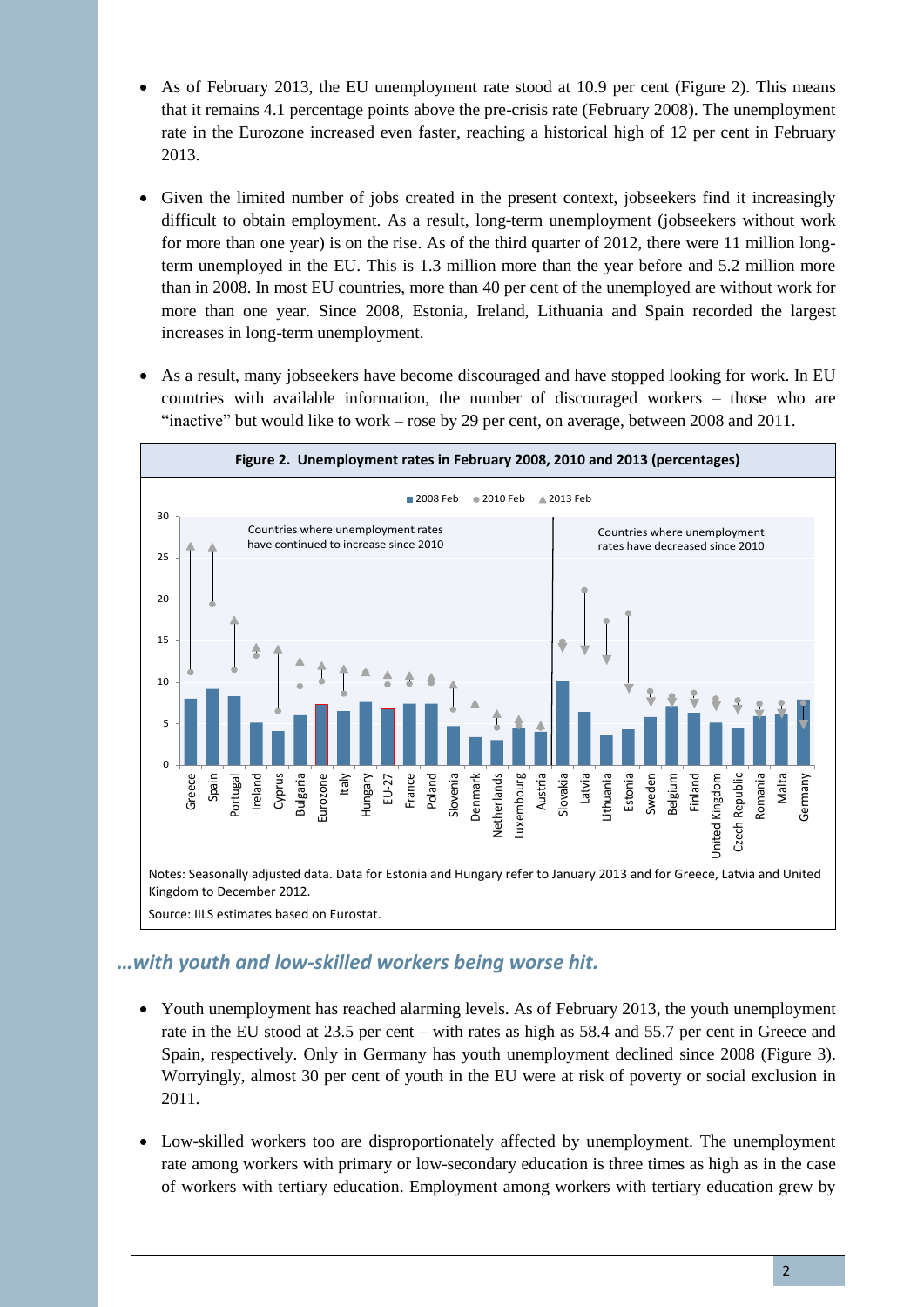12.6 per cent between 2008 and 2012, while employment among workers with primary and lowsecondary education fell by close to 17 per cent during the same period.



# *Atypical forms of employment are on the rise, probably reflecting business uncertainty regarding demand prospects...*

- Since 2008, the incidence of temporary and part-time employment has increased in 19 and 22 EU countries, respectively. This is despite the fact that, when the crisis erupted, job losses tended to concentrate on those forms of employment.
- The increase in the incidence of involuntary temporary employment may reflect uncertainty among enterprises regarding future growth prospects –so employers may be reluctant to provide stable employment contracts given the prevailing uncertainty regarding future sales and production. The increase in the incidence of part-time work may be the result of flexible working time arrangements concluded between employers and workers in order to prevent layoffs. Women and young people are disproportionately represented among involuntary temporary and part-time workers.

#### *... and there are growing risks of social unrest.*

 The worsening employment situation has intensified the risk of social unrest. According to the latest estimates prepared for the purposes of the European Regional Meeting, the risk of social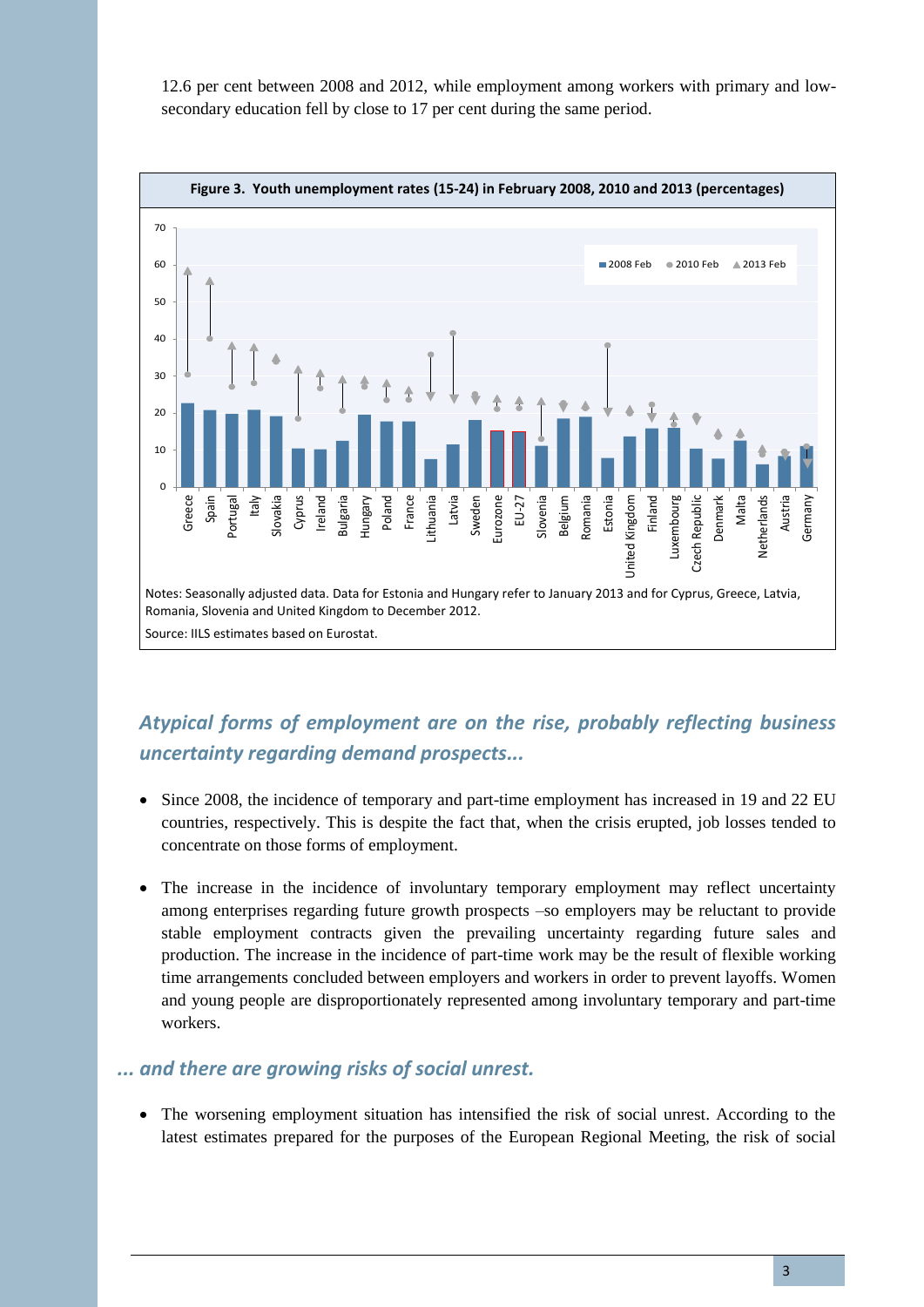unrest in the EU was 12 percentage points higher than before the start of the global crisis.<sup>2</sup> Compared with other major regions, the EU has registered the most significant aggravation in the risk of social unrest (Figure 4).

• Between 2010 and 2012, the countries that experienced the sharpest increases in the risk of social unrest are Cyprus, Czech Republic, Greece, Italy, Portugal, Slovenia and Spain. The risk of social unrest declined in Belgium, Germany, Finland, Slovak Republic and Sweden.



## *Need for a job-friendly strategy*

 $\overline{a}$ 

• The above trends suggest that is necessary to move to a job-friendly strategy. Much of the emphasis so far has been on reducing budget deficits and restoring external competitiveness

<sup>&</sup>lt;sup>2</sup> The risk of social unrest is a composite indicator estimated by the Institute on the basis of survey data covering several dimensions of people's perception of their lives. These dimensions include, in particular, confidence in government, perceptions regarding whether living standards are improving or not, and people's assessment regarding the state of the labour market (see ILO, *World of Work Report* 2012, www.ilo.org/inst). The estimated risk of social unrest is therefore qualitative in nature. Importantly, evidence suggests that changes in the risk of social unrest –as estimated— are strongly associated with changes in unemployment rates and in income inequality (as measured by the Gini coefficient). By contrast, changes in the risk of social unrest are weakly associated with fluctuations in economic growth.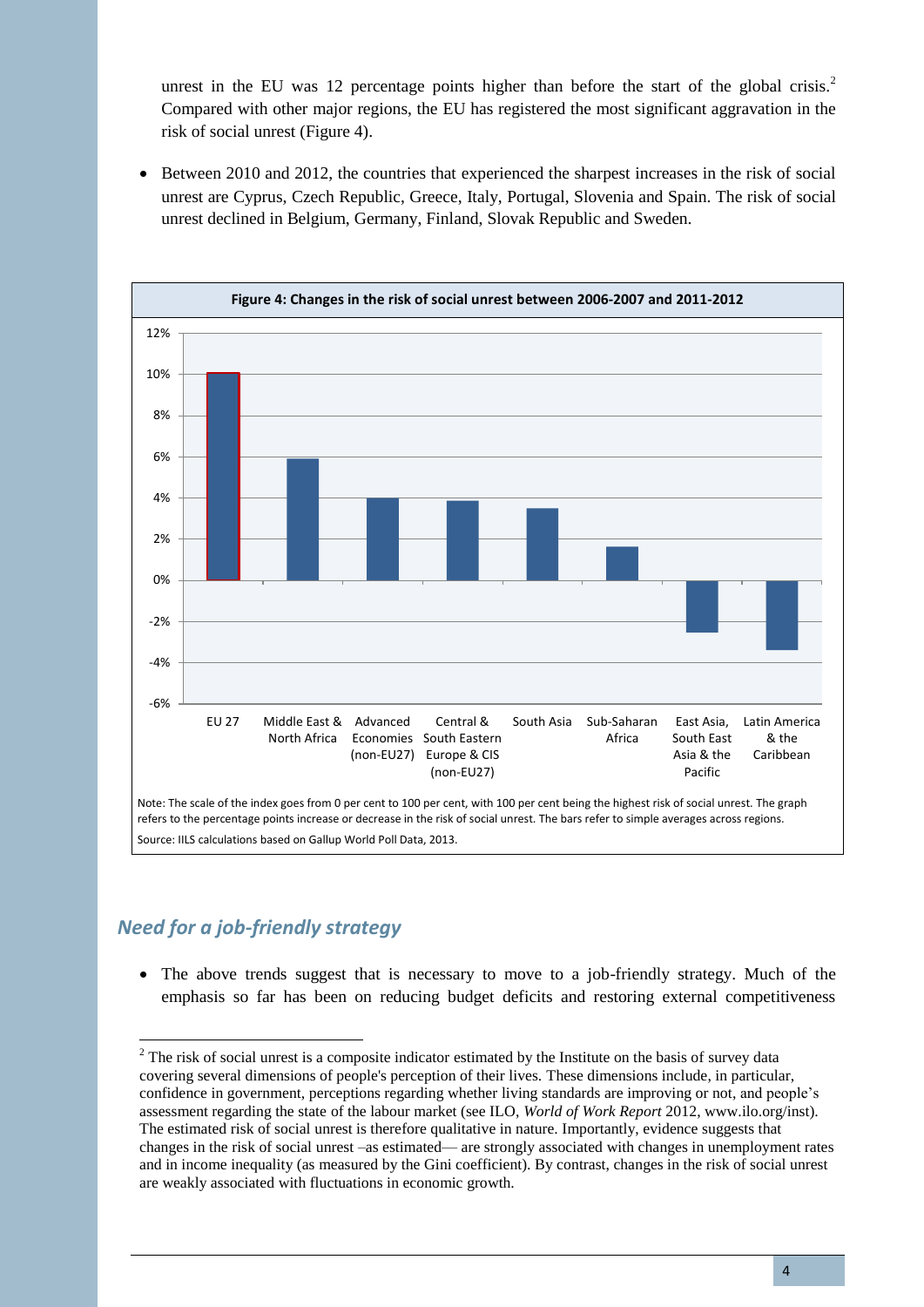through "internal devaluations". While fiscal and competitiveness goals are important, it is crucial not to tackle them through ill-conceived austerity measures and structural reforms that do not address the root causes of the crisis. Indeed the above trends show that such an approach has failed so far. Instead, moving to a job-friendly strategy could serve both macroeconomic and employment goals.

- This requires, first, addressing the structural vulnerabilities that really lie behind the crisis. One of these stems from the systemic issues in the financial sector, which were at the epicentre of the financial crisis, but have not been resolved yet. The percentage of small firms which face constraints to obtain credit from banks is growing alarmingly, according to a survey conducted by the European Central Bank. In January 2013, the volume of credit to all non-financial corporations (large and small) dropped by 1.5 per cent compared to a year earlier.
- Second, the renewed employment weaknesses in the EU mirror depressed aggregate demand conditions. More and more countries face downward pressures on wages and employment, thereby affecting domestic consumption and investment and eroding intra-EU trade. So it is increasingly difficult to count on faster exports in order to compensate for the loss of domestic demand. This highlights failure of strategies based solely on the combination of fiscal austerity and internal devaluations (i.e. improving competitiveness through decreasing real wages). Evidence presented in earlier issues of the *World of Work Report*, also supported by recent IMF research, shows that there is scope for smoother fiscal path, which would help achieve both employment and fiscal goals. This includes i) a more realistic path for reducing fiscal deficits, and ii) a different mix of fiscal measures. This includes a stronger emphasis on pro-employment programmes like well-designed active labour market programmes, a commitment to effective welfare entitlements, combined with an effort to reduce wasteful spending, to fight tax evasion and avoidance, and to raise new sources of government revenue that do not overly weigh on activity, work and business investment.
- The successful experience of Sweden's response to its financial crisis in the 1990s shows that such a job-friendly package is both effective and feasible. Yet, given the depth of the crisis, there is a strong case for a coordinated, international response. The more the number of countries that adopt a job-friendly strategy, the greater the positive effects on jobs, incomes and investment in the EU.
- Third, the above structural and macroeconomic shifts may take some time to operate. Meanwhile, the situation continues to deteriorate, thereby justifying the adoption of emergency measures. The following are especially relevant:
	- o Basic employment guarantees for young people would be a major plus. This includes education placement, training opportunities targeted specifically to people in inactivity, participation in work programmes or intensified job-search support. In the case of individuals with low educational attainment (either employed or unemployed), initiatives that provide them with adequate life-long learning are essential. However, preventive measures should be at the centre of efforts  $-e.g.$  tackling drop out from secondary education. A recent ILO study shows that these youth employment measures would costs around Euro 21 billion for Eurozone countries as a whole –which compares favourably with the costs of other interventions, especially given the likely longer-term benefits.
	- o Further articulation of passive and active labour market policies across the Eurozone countries would improve employability and provide income support and social protection to the unemployed. To achieve this, existing European funds could be mobilized.